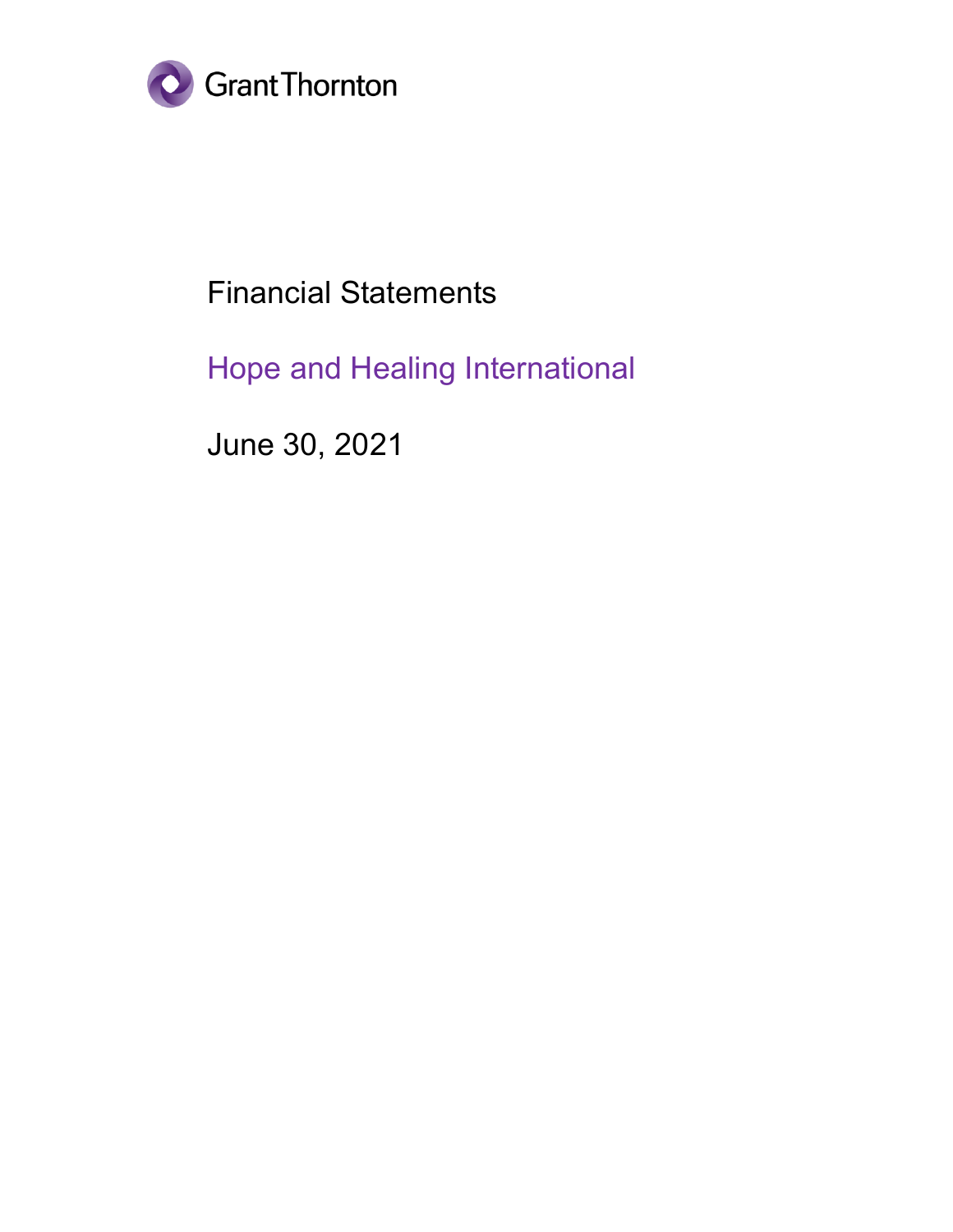# **Contents**

| Independent Auditor's Report                        | 1 - 2          |
|-----------------------------------------------------|----------------|
| <b>Consolidated Statement of Operations</b>         | 3              |
| <b>Consolidated Statement of Fund Balances</b>      | $\overline{4}$ |
| <b>Consolidated Statement of Financial Position</b> | 5              |
| <b>Consolidated Statement of Cash Flows</b>         | 6              |
| Notes to the Consolidated Financial Statements      | 7 - 13         |

**Page**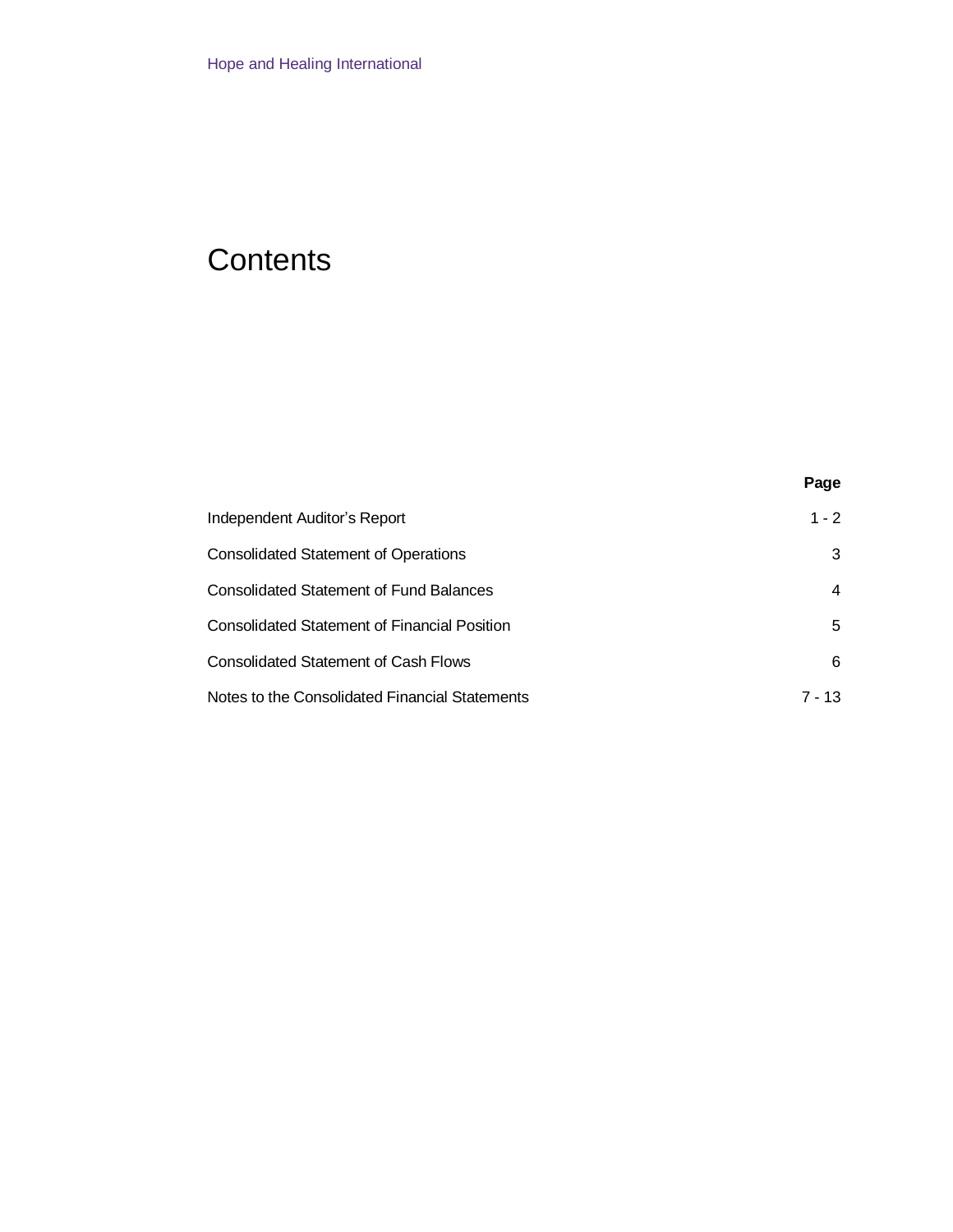

# Independent Auditor's Report

**Grant Thornton LLP** Suite 200 15 Allstate Parkway Markham, ON L3R 5B4 T +1 416 366 0100 F +1 905 475 8906

To the members of **Hope and Healing International**

#### **Opinion**

We have audited the consolidated financial statements of Hope and Healing International (the "Organization"), which comprise the consolidated statement of financial position as at June 30, 2021 and the consolidated statements of operations, fund balances and cash flows for the year then ended and notes to the consolidated financial statements, including a summary of significant accounting policies.

In our opinion, the accompanying consolidated financial statements present fairly, in all material respects, the financial position of Hope and Healing International as at June 30, 2021 and the results of its operations and its cash flows for the year then ended in accordance with Canadian accounting standards for not-for-profit organizations.

#### **Basis for Opinion**

We conducted our audit in accordance with Canadian generally accepted auditing standards. Our responsibilities under those standards are further described in the *Auditor's Responsibilities for the Audit of the Consolidated Financial Statements* section of our report. We are independent of the Organization in accordance with the ethical requirements that are relevant to our audit of the consolidated financial statements in Canada, and we have fulfilled our other ethical responsibilities in accordance with these requirements. We believe that the audit evidence we have obtained is sufficient and appropriate to provide a basis for our opinion.

#### **Responsibilities of Management and Those Charged with Governance for the Consolidated Financial Statements**

Management is responsible for the preparation and fair presentation of these consolidated financial statements in accordance with Canadian accounting standards for not-for-profit organizations and for such internal control as management determines is necessary to enable the preparation of consolidated financial statements that are free from material misstatement, whether due to fraud or error.

In preparing the consolidated financial statements, management is responsible for assessing the Organization's ability to continue as a going concern, disclosing, as applicable, matters related to going concern and using the going concern basis of accounting unless management either intends to liquidate the organization or to cease operations or has no realistic alternative but to do so.

Those charged with governance are responsible for overseeing the Organization's financial reporting process.

#### **Auditor's Responsibilities for the Audit of the Consolidated Financial Statements**

Our objectives are to obtain reasonable assurance about whether the consolidated financial statements as a whole are free from material misstatement, whether due to fraud or error, and to issue an auditor's report that includes our opinion. Reasonable assurance is a high level of assurance but is not a guarantee that an audit conducted in accordance with Canadian generally accepted auditing standards will always detect a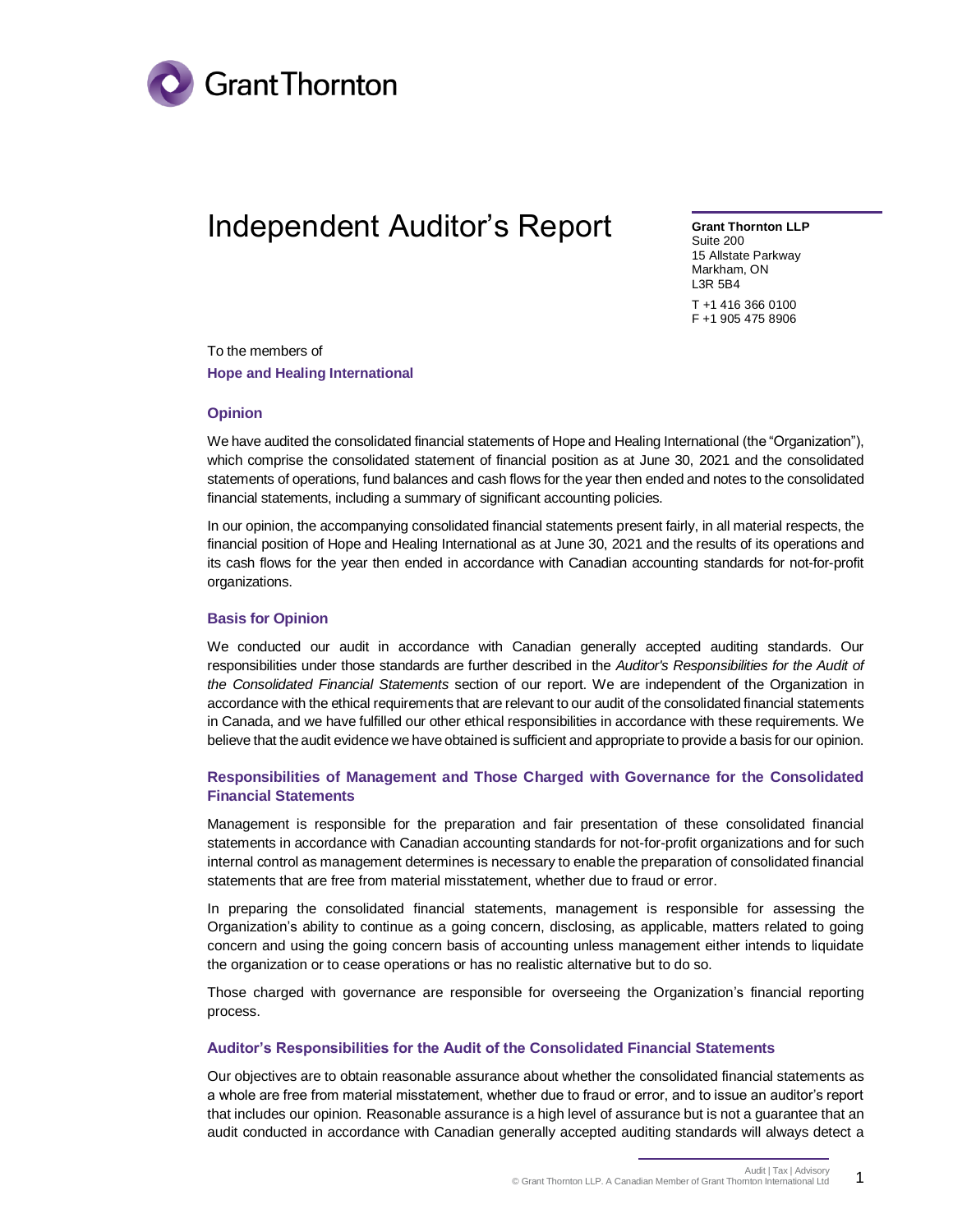material misstatement when it exists. Misstatements can arise from fraud or error and are considered material if, individually or in the aggregate, they could reasonably be expected to influence the economic decisions of users taken on the basis of these consolidated financial statements.

As part of an audit in accordance with Canadian generally accepted auditing standards, we exercise professional judgment and maintain professional skepticism throughout the audit. We also:

- Identify and assess the risks of material misstatement of the consolidated financial statements, whether due to fraud or error, design and perform audit procedures responsive to those risks and obtain audit evidence that is sufficient and appropriate to provide a basis for our opinion. The risk of not detecting a material misstatement resulting from fraud is higher than for one resulting from error, as fraud may involve collusion, forgery, intentional omissions, misrepresentations or the override of internal control.
- Obtain an understanding of internal control relevant to the audit in order to design audit procedures that are appropriate in the circumstances but not for the purpose of expressing an opinion on the effectiveness of the Organization's internal control.
- Evaluate the appropriateness of accounting policies used and the reasonableness of accounting estimates and related disclosures made by management.
- Conclude on the appropriateness of management's use of the going concern basis of accounting and, based on the audit evidence obtained, whether a material uncertainty exists related to events or conditions that may cast significant doubt on the Organization's ability to continue as a going concern. If we conclude that a material uncertainty exists, we are required to draw attention in our auditor's report to the related disclosures in the consolidated financial statements or, if such disclosures are inadequate, to modify our opinion. Our conclusions are based on the audit evidence obtained up to the date of our auditor's report. However, future events or conditions may cause the Organization to cease to continue as a going concern.
- Evaluate the overall presentation, structure and content of the consolidated financial statements, including the disclosures, and whether the consolidated financial statements represent the underlying transactions and events in a manner that achieves fair presentation.

We communicate with those charged with governance regarding, among other matters, the planned scope and timing of the audit and significant audit findings, including any significant deficiencies in internal control that we identify during our audit.

Grant Thouton LLP

Markham, Canada **Chartered Professional Accountants**<br>November 27, 2021 **Chartered Professional Accountants** Licensed Public Accountants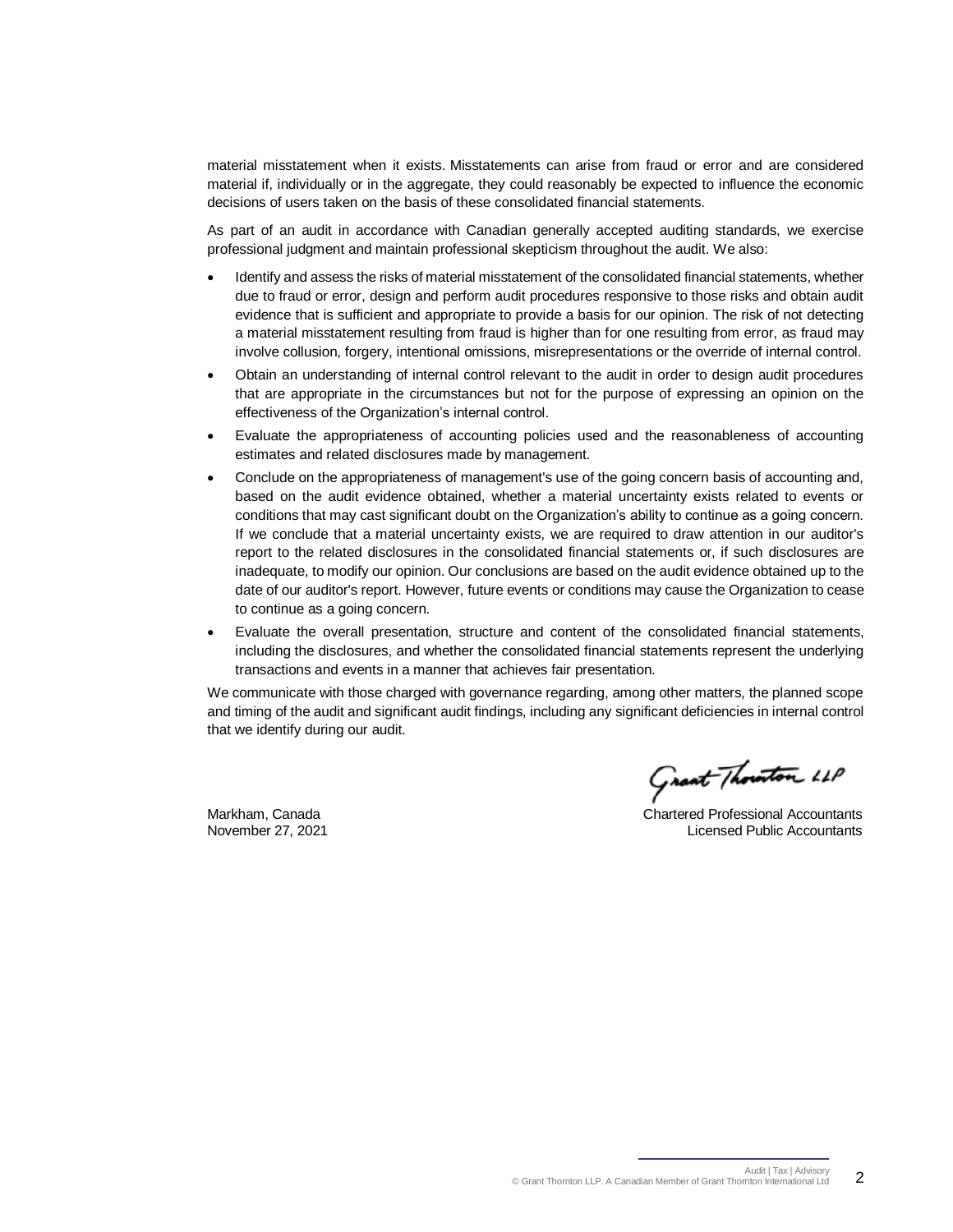# **Hope and Healing International Consolidated Statement of Operations**

Year ended June 30

|                                                  |                       |                     |            | 2021                 | 2020               |
|--------------------------------------------------|-----------------------|---------------------|------------|----------------------|--------------------|
|                                                  | <b>Operating Fund</b> | <b>Capital Fund</b> | Nia        | <b>Consolidated</b>  | Consolidated       |
| Revenue                                          |                       |                     |            |                      |                    |
| Contributions                                    | \$<br>11,169,366      | \$                  | \$         | \$11,169,366         | \$10,387,848       |
| Donations-in-kind                                | 13,388,894            |                     |            | 13,388,894           | 10,061,952         |
| <b>Bequests</b>                                  | 1,370,801             |                     |            | 1,370,801            | 3,391,884          |
| Annuity and trust income                         | 174,931               |                     |            | 174,931              | 148,468            |
| Grants<br>Investment income                      |                       |                     |            |                      | 76,832             |
| Other (Note 12)                                  | 2,287,725<br>248,334  |                     | (2,719)    | 2,287,725<br>245,615 | 320,187<br>170,309 |
|                                                  |                       |                     |            |                      |                    |
|                                                  | 28,640,051            |                     | (2,719)    | 28,637,332           | 24,557,480         |
| Expenditure                                      |                       |                     |            |                      |                    |
| <b>International Programs</b>                    | 17,897,744            |                     |            | 17,897,744           | 16,248,977         |
| Canadian Programs - Educational and Spiritual    | 2,423,588             |                     | 178,068    | 2,601,656            | 2,503,471          |
|                                                  | 20,321,332            |                     | 178,068    | 20,499,400           | 18,752,448         |
| <b>Supporting Ministries</b>                     |                       |                     |            |                      |                    |
| Fundraising/marketing                            | 3,846,849             |                     |            | 3,846,849            | 3,319,565          |
| General and Administrative - Support (Note 7)    | 1,269,243             |                     | 83,551     | 1,352,794            | 1,320,321          |
| Amortization                                     |                       | 112,871             |            | 112,871              | 92,841             |
|                                                  | 5,116,092             | 112,871             | 83,551     | 5,312,514            | 4,732,727          |
|                                                  | 25,437,424            | 112,871             | 261,619    | 25,811,914           | 23,485,175         |
| Excess (deficiency) of revenue over expenditure  |                       |                     |            |                      |                    |
| before other items                               | 3,202,627             | (112, 871)          | (264, 338) | 2,825,418            | 1,072,305          |
| Grant to Nia                                     | (250,000)             |                     | 250,000    |                      |                    |
| Excess (deficiency) of revenue over expenditure  |                       |                     |            |                      |                    |
| before gain on sales of assets                   | 2,952,627             | (112, 871)          | (14, 338)  | 2,825,418            | 1,072,305          |
| Gain on sale of capital assets                   |                       |                     |            |                      | 4,983,661          |
|                                                  | 2,952,627             | (112, 871)          | (14, 338)  | 2,825,418            | 6,055,966          |
| Excess (deficiency) of revenue over expenditures | 2,952,627             | \$<br>(112, 871)    | (14, 338)  | 2,825,418            | 6,055,966          |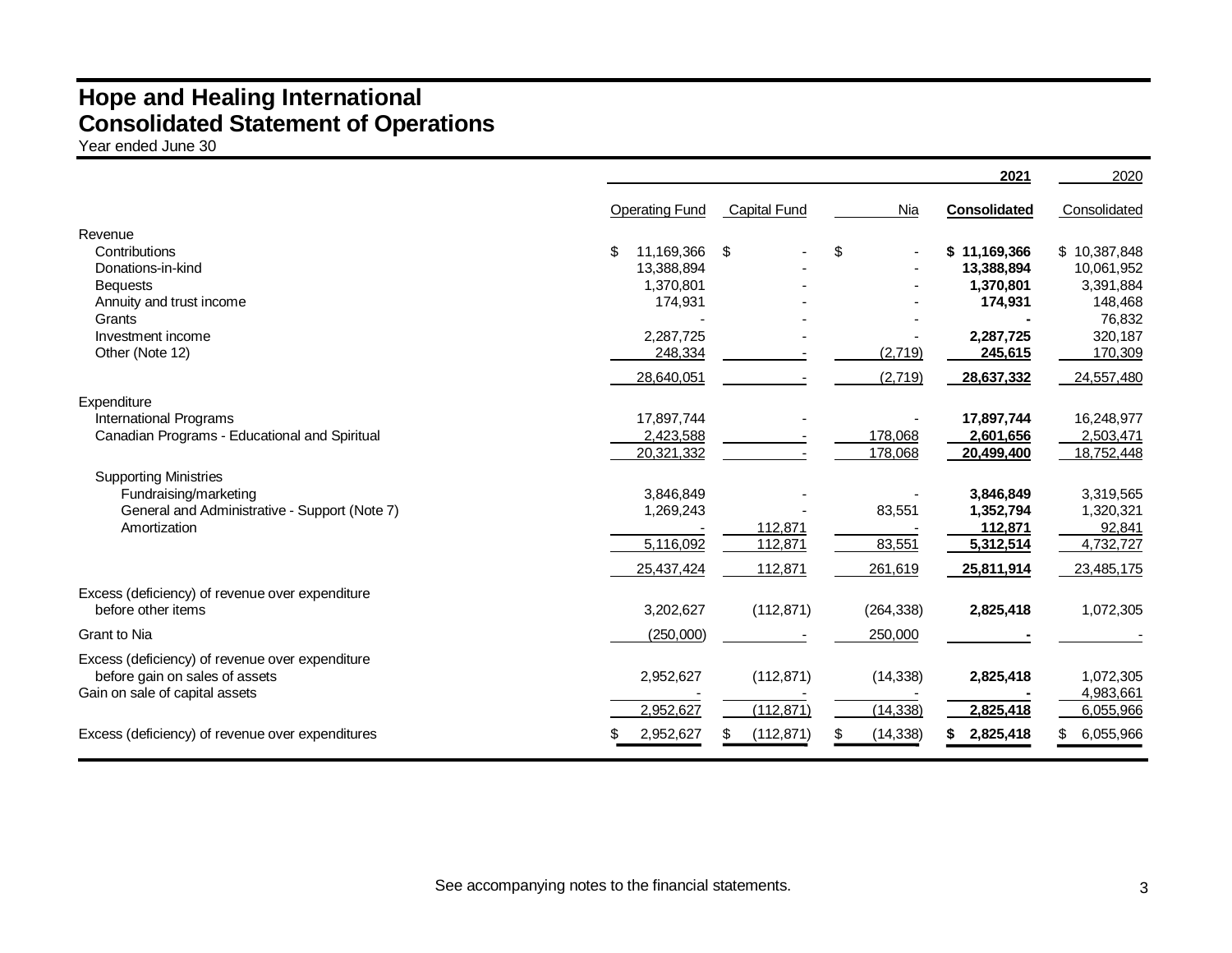# **Hope and Healing International Consolidated Statement of Fund Balances**

Year ended June 30

|                                                                   |                 |                                      |                  |                     |               | 2021                | 2020            |
|-------------------------------------------------------------------|-----------------|--------------------------------------|------------------|---------------------|---------------|---------------------|-----------------|
|                                                                   | Operating Fund  | Externally<br><b>Restricted Fund</b> | Reserve Fund     | <b>Capital Fund</b> | Nia           | <b>Consolidated</b> | Consolidated    |
| Fund balance, beginning of period                                 | 6,283,219<br>\$ | 2,307,377<br>\$                      | 4,840,000<br>\$. | 70,514<br>S         | 74.578<br>\$. | \$13,575,688        | 7,519,722<br>S. |
| Excess (deficiency) of revenue<br>over expenditure for the period | 2,952,627       |                                      | $\blacksquare$   | (112,871)           | (14, 338)     | 2,825,418           | 6,055,966       |
| Interfund transfers during the period (Note 4)                    | (1, 194, 262)   |                                      | <u>(765,962)</u> | ,960,224            |               |                     |                 |
| Fund balance, end of period                                       | 8,041,584       | 2,307,377                            | 4,074,038<br>S   | 1,917,867<br>S      | 60,240        | \$16,401,106        | \$13,575,688    |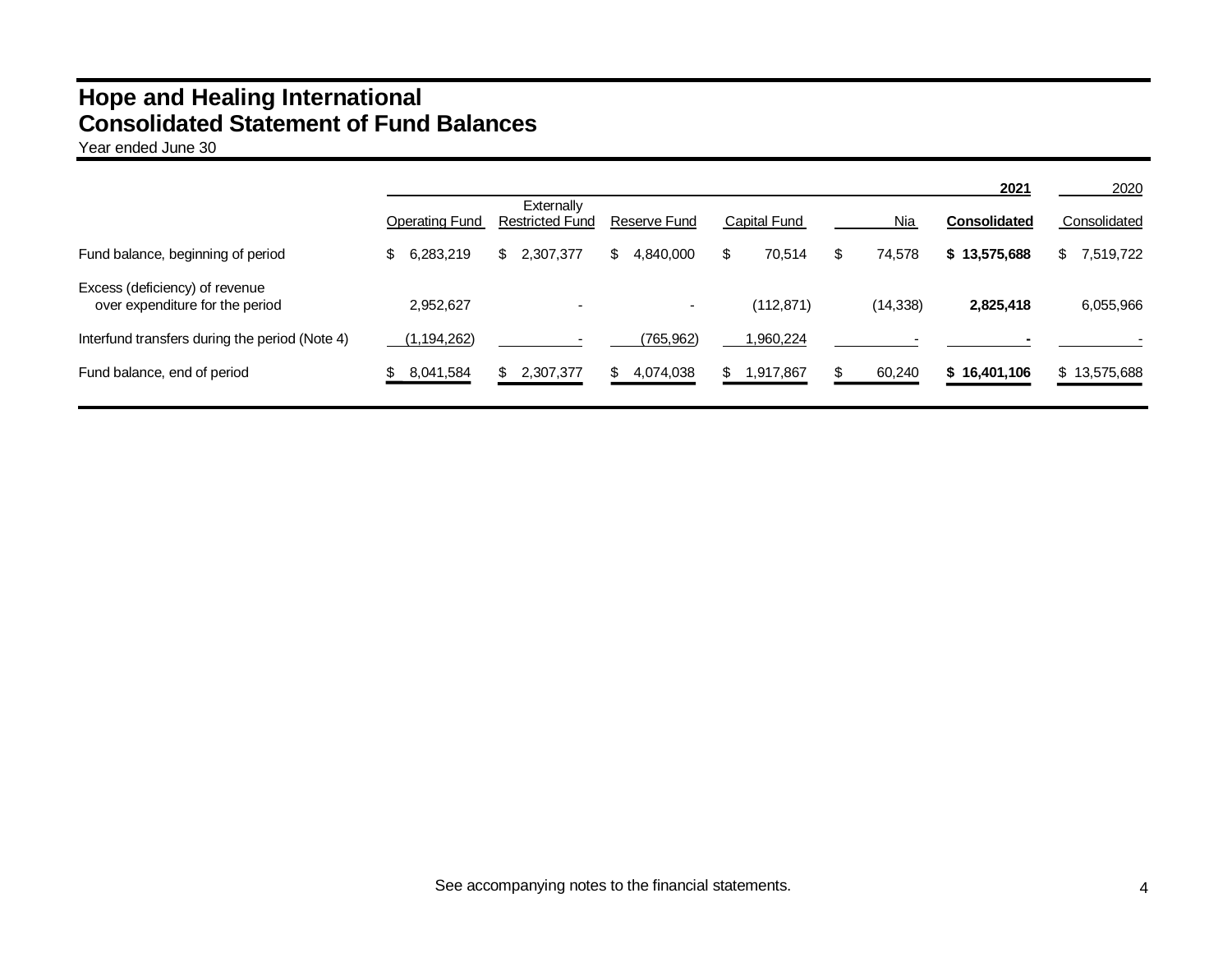# **Hope and Healing International Consolidated Statement of Financial Position**

As at June 30, 2021

|                                                                                                                                      |                                                                            |                                                    |    |                                     |    |                                     |    |                             | 2021                                                                         |    | 2020                                                                      |
|--------------------------------------------------------------------------------------------------------------------------------------|----------------------------------------------------------------------------|----------------------------------------------------|----|-------------------------------------|----|-------------------------------------|----|-----------------------------|------------------------------------------------------------------------------|----|---------------------------------------------------------------------------|
| <b>Assets</b>                                                                                                                        | <b>Operating Fund</b>                                                      | Externally<br><b>Restricted Fund</b>               |    | Reserve Fund                        |    | <b>Capital Fund</b>                 |    | Nia                         | <b>Consolidated</b>                                                          |    | Consolidated                                                              |
| Current<br>Cash and cash equivalents<br>Investments (Note 10)<br>Accounts receivable<br>Project advance<br>Prepaid expenses          | \$<br>4,133,237<br>2,828,028<br>259,460<br>431,521<br>155,599<br>7,807,845 | \$<br>145<br>3,182,134<br>3,182,279                | \$ | 4,074,038<br>4,074,038              | \$ |                                     | \$ | 101,881<br>101,881          | \$<br>4,235,263<br>10,084,200<br>259,460<br>431,521<br>155,599<br>15,166,043 | \$ | 5,080,086<br>8,459,929<br>170,398<br>648,867<br>95,399<br>14,454,679      |
| Donations-in-kind<br>Capital assets (Note 3)                                                                                         | 726,815                                                                    |                                                    |    |                                     |    | 1,917,867                           |    |                             | 726,815<br>1,917,867                                                         |    | 384,037<br>70,514                                                         |
|                                                                                                                                      | 8,534,660                                                                  | 3,182,279                                          | S  | 4,074,038                           | S  | 1,917,867                           | S  | 101,881                     | \$<br>17,810,725                                                             | S  | 14,909,230                                                                |
| <b>Liabilities</b><br>Current<br>Accounts payable and accrued liabilities                                                            | \$<br>493,076                                                              | \$                                                 | \$ |                                     | \$ |                                     | \$ | 41,641                      | \$<br>534,717                                                                | \$ | 288,053                                                                   |
| Current portion of gift annuities                                                                                                    | 493,076                                                                    | 81,215<br>81,215                                   |    |                                     |    |                                     |    | 41,641                      | 81,215<br>615,932                                                            |    | 98,120<br>386,173                                                         |
| Annuities and trusts (Note 5)<br><b>Gift annuities</b><br>Trust agreements<br>Deferred income                                        | $\overline{\phantom{a}}$<br>493,076                                        | 536.408<br>84,452<br>172.827<br>793,687<br>874,902 |    |                                     |    |                                     |    | 41,641                      | 536,408<br>84,452<br>172,827<br>793,687<br>1,409,619                         |    | 424,889<br>84,870<br>437,610<br>947,369<br>1,333,542                      |
| <b>Fund Balances</b><br>Invested in capital assets<br><b>Externally restricted</b><br>Internally restricted<br>Unrestricted (Note 8) | 8,041,584<br>8,041,584<br>8,534,660                                        | 2,307,377<br>2,307,377<br>3,182,279                |    | 4,074,038<br>4,074,038<br>4,074,038 |    | 1,917,867<br>1,917,867<br>1,917,867 |    | 60,240<br>60,240<br>101,881 | 1,917,867<br>2,307,377<br>4,074,038<br>8,101,824<br>16,401,106<br>17,810,725 |    | 70,514<br>2,307,377<br>4,840,000<br>6,357,797<br>13,575,688<br>14,909,230 |

On behalf of the Board

Brenda Ben Brenda Ben, Board Chair Manuel Feasby, Treasurer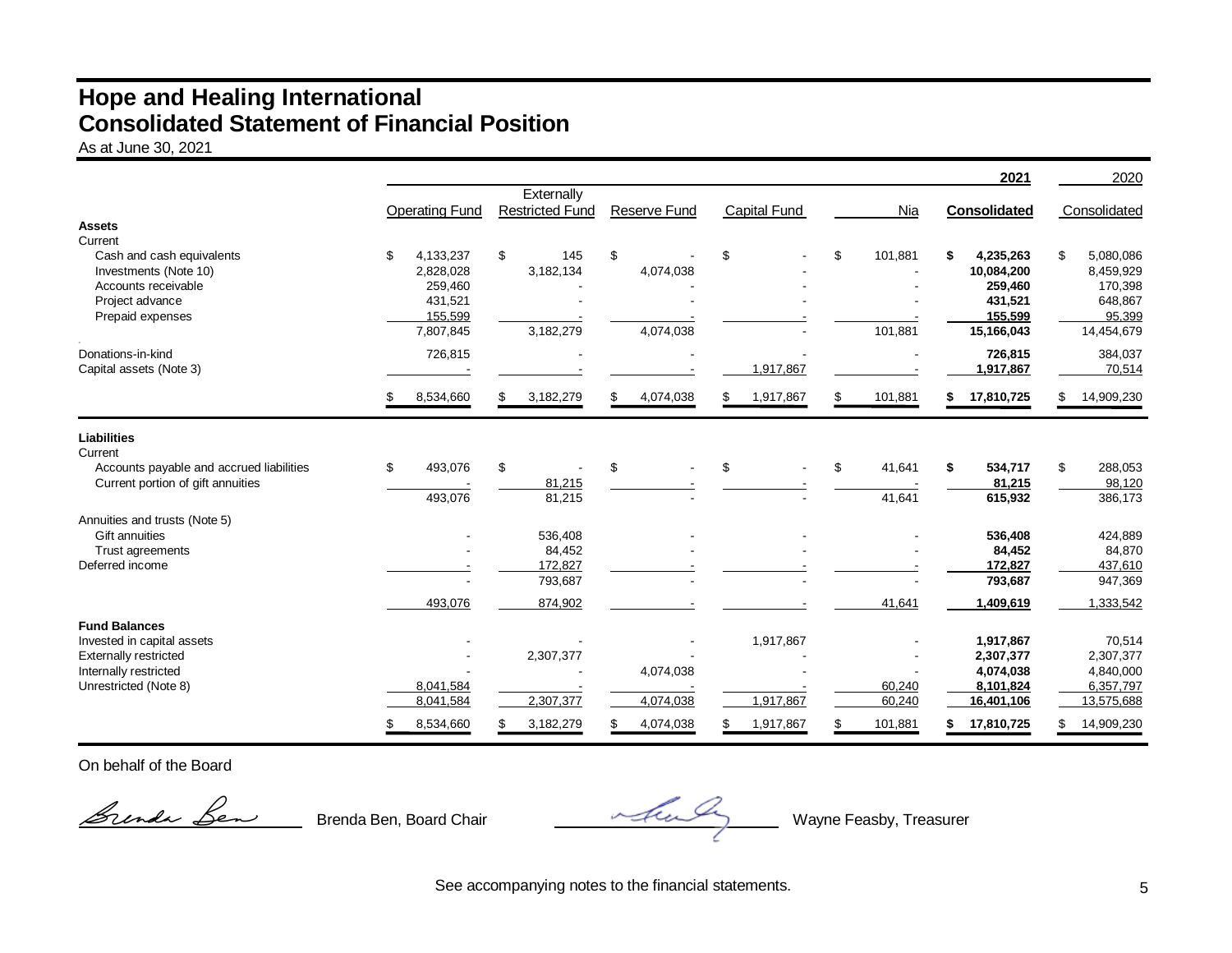### **Hope and Healing International Consolidated Statement of Cash Flows**

Year ended June 30

|                                                                                                                                                                                                                                             | 2021                                                                                       | 2020                                                                                        |
|---------------------------------------------------------------------------------------------------------------------------------------------------------------------------------------------------------------------------------------------|--------------------------------------------------------------------------------------------|---------------------------------------------------------------------------------------------|
| Increase (decrease) in cash                                                                                                                                                                                                                 |                                                                                            |                                                                                             |
| <b>Operating</b><br>Deficiency of revenue over expenditures for the period                                                                                                                                                                  | \$2,825,418                                                                                | \$6,055,966                                                                                 |
| Items not affecting cash:<br>Gain on sale of capital assets<br>Amortization of capital assets                                                                                                                                               | 112,871                                                                                    | (4,983,661)<br>92,841                                                                       |
|                                                                                                                                                                                                                                             | 2,938,289                                                                                  | 1,165,146                                                                                   |
| Change in non-cash operating working capital items:<br>Accounts receivable<br>Project advance<br>Prepaid expenses<br>Donations-in-kind<br>Accounts payable and accrued liabilities<br>Gift annuities<br>Trust agreements<br>Deferred income | (89,062)<br>217,346<br>(60, 200)<br>(342, 778)<br>246,664<br>94,614<br>(418)<br>(264, 783) | (4,746)<br>165,142<br>(79, 818)<br>15,329<br>(158, 497)<br>(181, 047)<br>5,464<br>(25, 925) |
|                                                                                                                                                                                                                                             | (198, 617)                                                                                 | (264, 098)                                                                                  |
| Investing<br>Net change in investments<br>Purchase of capital assets<br>Proceeds on disposition of capital assets                                                                                                                           | (1,624,271)<br>(1,960,224)                                                                 | (4, 578, 132)<br>(89, 501)<br>6,450,000                                                     |
|                                                                                                                                                                                                                                             | (3,584,495)                                                                                | 1,782,367                                                                                   |
| Net (decrease) increase in cash                                                                                                                                                                                                             | (844, 823)                                                                                 | 2,683,415                                                                                   |
| Cash and cash equivalents, beginning of period                                                                                                                                                                                              | 5,080,086                                                                                  | 2,396,671                                                                                   |
| Cash and cash equivalents, end of period                                                                                                                                                                                                    | \$4,235,263                                                                                | 5,080,086<br>\$                                                                             |
| Supplementary cash and cash equivalents information:<br>Cash<br>Canadian money market mutual funds                                                                                                                                          | 2,075,263<br>2,160,000<br>\$                                                               | \$2,920,086<br>\$2,160,000                                                                  |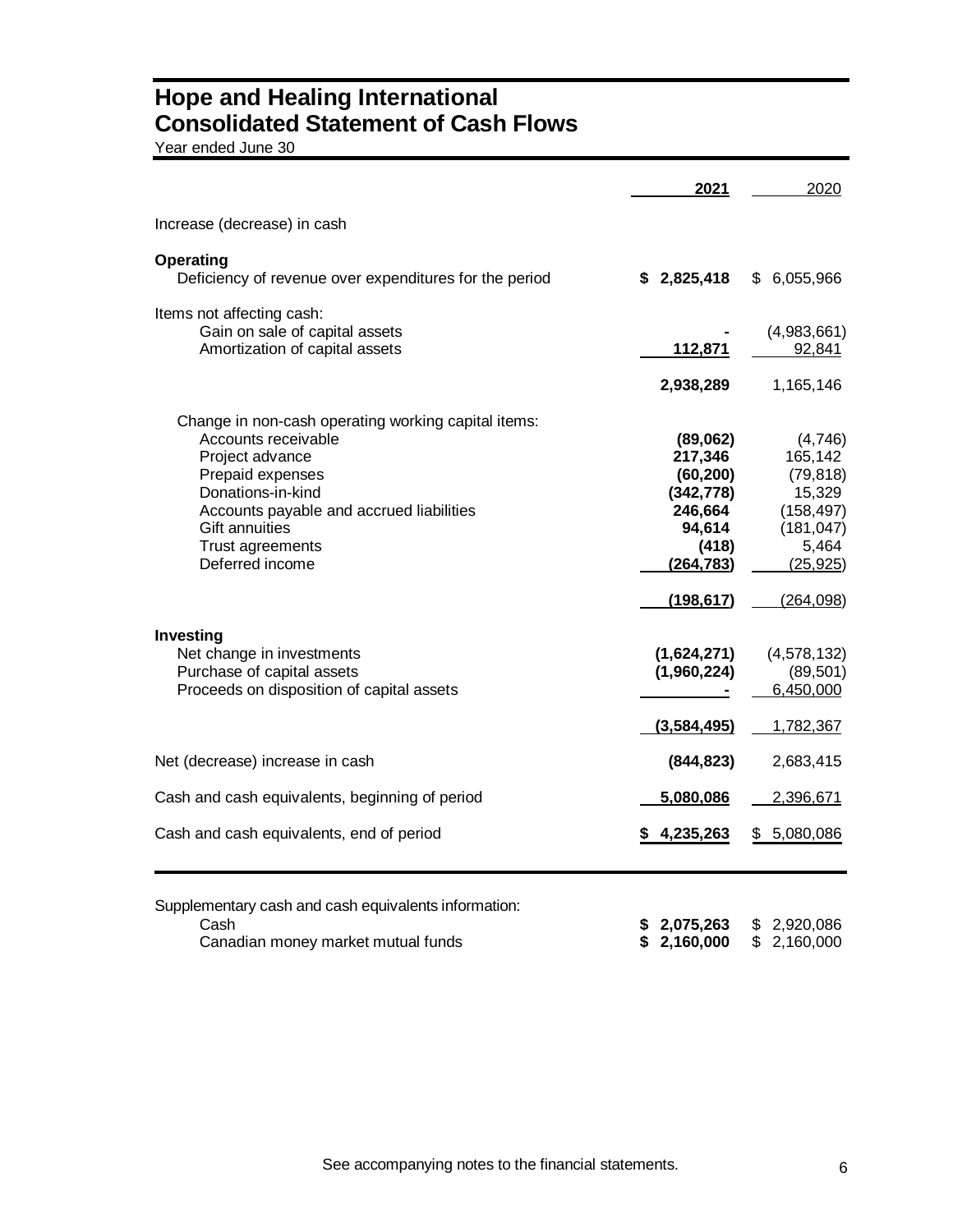June 30, 2021

#### **1. Nature of operations**

Hope and Healing International (the "Organization") is a religious, charitable, not-for-profit corporation without share capital, registered by Canada Revenue Agency for tax receipting purposes. The consolidated financial statements present the consolidated financial position and results of operations conducted by the Canadian organization world-wide.

Hope and Healing International is an international Christian development organization, committed to bringing hope and healing and improving the quality of life of persons with disabilities in the poorest countries of the world.

#### **2. Summary of significant accounting policies**

#### **Basis of presentation**

These consolidated financial statements present, in accordance with Canadian accounting standards for not-for-profit organizations in Part III of the Chartered Professional Accountants of Canada ("CPA Canada") Handbook, the assets, liabilities, fund balances, revenue, expenses and cash flows of Hope and Healing International and its controlled entities.

Nia Technologies Inc. (Nia) commenced its first year effective July 21, 2015. It is controlled by the Organization. Nia is consolidated with the Organization.

#### **Fund accounting**

The Organization follows the restricted fund method of accounting for contributions. The operating fund reports the activity related to the operations and administration of the Organization. The externally restricted fund reports the activity related to the planned giving operations of the Organization for which contributions have been externally restricted by the donor. The capital fund reports the activity related to the capital assets of the Organization. The Nia fund reports the activity related to Nia Technologies Inc.

The internally restricted reserve fund was established by the Board in 2020. The reserve fund is only to be used when approved by the Board for items they deem necessary. The intent is to have funds available to fund charitable operations in times of financial difficulty. The reserve is to be funded through transfers from unrestricted net assets that are sourced from operational surpluses.

#### **Revenue recognition**

Contributions are recognized as revenue of the appropriate fund when received or receivable if the amount to be received can be reasonably estimated and collection is reasonably assured.

The Organization recognizes government assistance towards current expenses in the statement of operations. When government assistance relates to future expenses, the Organization defers the assistance and recognizes it in the statement of operations as the related expenses are incurred.

Investment income is recorded on the accrual basis and includes interest income, dividends, realized gains on sale of investments and change in unrealized gains on investments.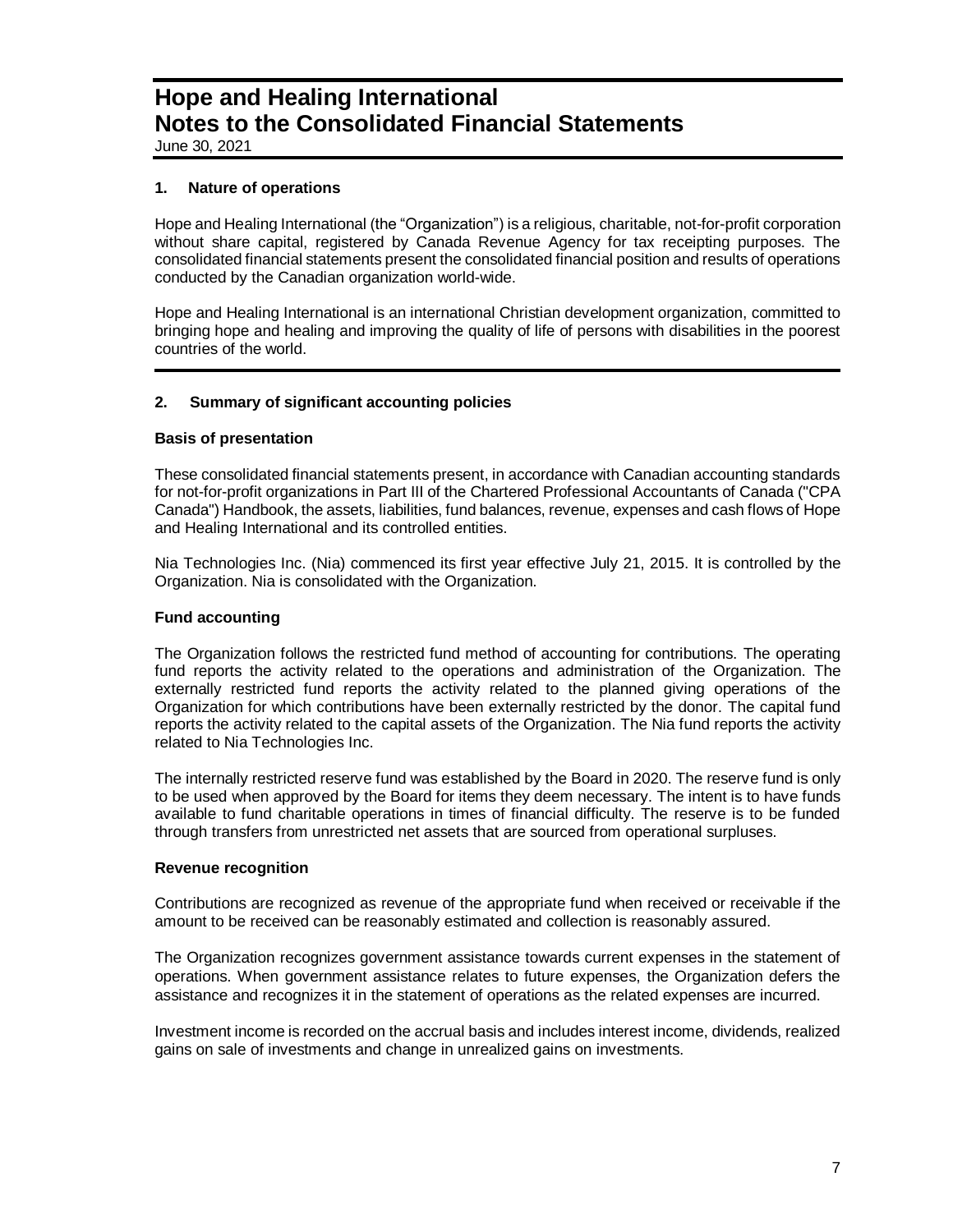June 30, 2021

#### **2. Summary of significant accounting policies (continued)**

#### **Donations-in-kind**

Donations-in-kind are valued at fair value at the date of contribution and included as revenues and assets of the Organization. When distributed, donations-in-kind are expensed; and the asset is written off.

#### **Cash and cash equivalents**

Cash and cash equivalents include balances with banks and short-term deposits with original maturities of three months or less.

#### **Capital assets**

The capital assets are carried at cost less accumulated amortization. Amortization is calculated based upon the estimated useful life of the assets on a straight-line basis at the following annual rates:

| Leasehold improvements        | - over 10 years |
|-------------------------------|-----------------|
| Furniture and other equipment | - over 5 years  |
| Computer equipment            | - over 3 years  |

Capital assets are tested for impairment when events or changes in circumstances indicate that an asset might be impaired. The assets are tested for impairment by comparing the net carrying value to their fair value or replacement cost. If the asset's fair value or replacement cost is determined to be less than its net carrying value, the resulting impairment is reported in the statement of operations. Any impairment recognized is not reversed.

#### **Contributed services**

Volunteer services contributed to the Organization in carrying out its operating activities are not recognized in these financial statements due to the difficulty in determining their fair value.

#### **Use of estimates**

The preparation of financial statements in accordance with generally accepted accounting principles requires management to make estimates and assumptions that affect the reported amounts of assets and liabilities at the date of the financial statements and the reported amounts of revenues and expenses during the reporting period. Actual results could differ from management's best estimates as additional information becomes available in the future.

#### **Allocation of Expenses**

The Organization engages in international programs, Canadian programs, education and fundraising programs. The Organization also incurs various general and administrative support expenses that are common to the administration of the organization and each of its programs. All costs that are allocated relate to general and administrative support expenses.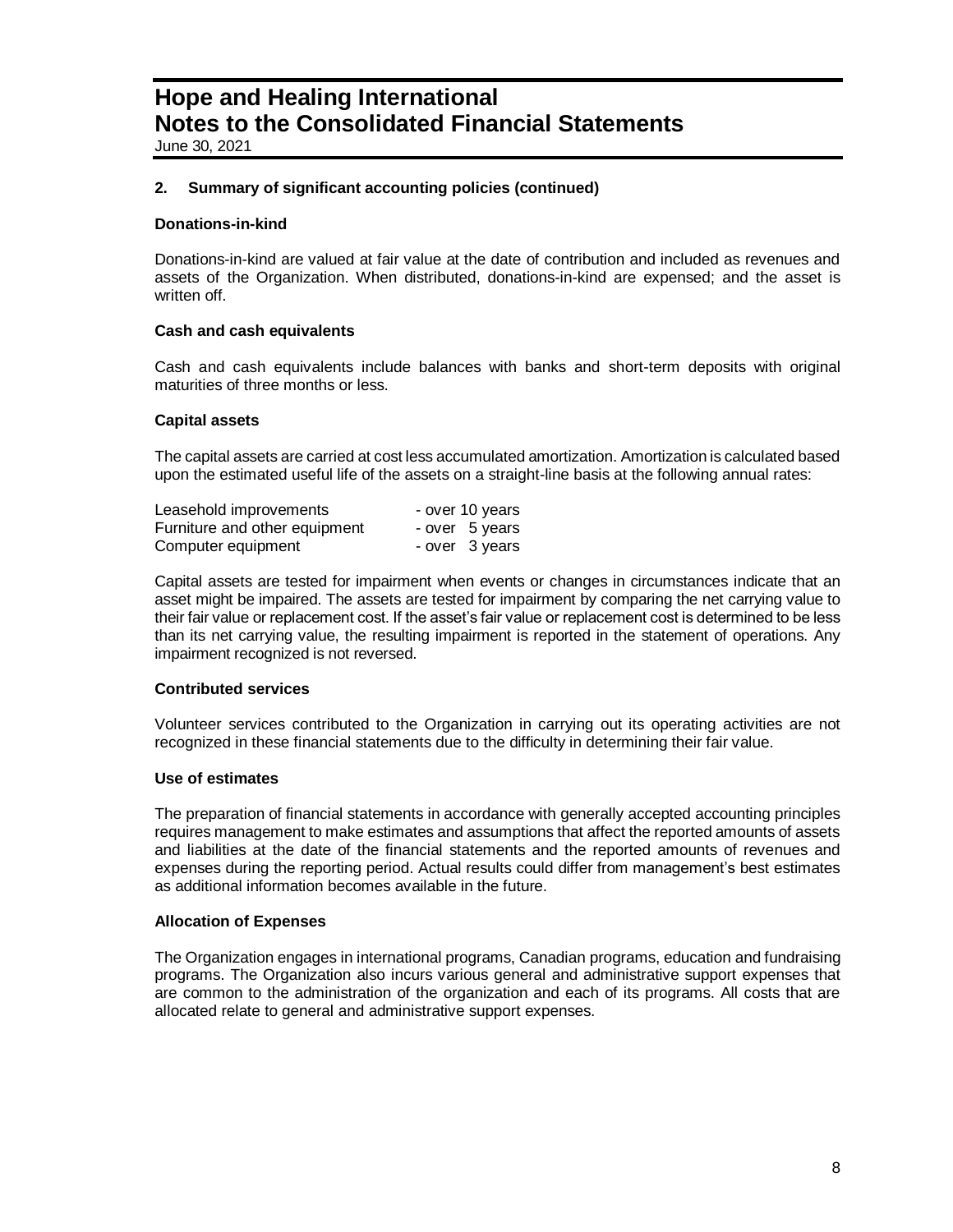June 30, 2021

#### **2. Summary of significant accounting policies (continued)**

#### **Allocation of Expenses (continued)**

With respect to general and administrative support expenses, the appropriate basis of allocating each component expense is identified and applied on a consistent basis each year. Corporate governance and general management expenses are not allocated. Other general and administrative support expenses are allocated on the following basis:

- Facilities costs are allocated proportionately on the basis of office space utilization.
- Human resources, information technology, accounting support service costs and remaining general and administrative support expenses are allocated proportionately on the basis of hours incurred directly in undertaking each function.

#### **Financial instruments**

The Organization's financial instruments are comprised of cash, investments, accounts receivable, accounts payable, gift annuities and trust agreements.

Financial assets or liabilities obtained in arm's length transactions are initially measured at their fair value. Financial assets or liabilities obtained in related party transactions are measured at their exchange amount. The Organization subsequently measures all of its financial assets and liabilities at amortized cost, except investments in an active market which are measured at fair value using the closing price at year end.

Financial assets measured at amortized cost are assessed at each reporting date for indications of impairment. If such impairment exists, the asset is written down; and the resulting impairment loss is recognized in the statement of operations.

Previously recognized impairment losses are reversed to the extent of the improvement provided the asset is not carried at an amount, at the date of the reversal, greater than the amount that would have been the carrying amount had no impairment loss been recognized previously. The amounts of any reversal are recognized in the statement of operations.

#### **3. Capital assets**

|                                                                               | Cost                            | Accumulated<br>Amortization | 2021<br><b>Net Book</b><br><b>Value</b> | 2020<br>Net Book<br>Value |
|-------------------------------------------------------------------------------|---------------------------------|-----------------------------|-----------------------------------------|---------------------------|
| Leasehold improvements<br>Furniture and other equipment<br>Computer equipment | 1,518,712<br>230,930<br>313,080 | 34.795<br>11.117<br>98,943  | 1,483,917<br>S.<br>219,813<br>214,137   | 70,514                    |
|                                                                               | 2,062,722                       | 144,855                     | 1,917,867                               | 70,514                    |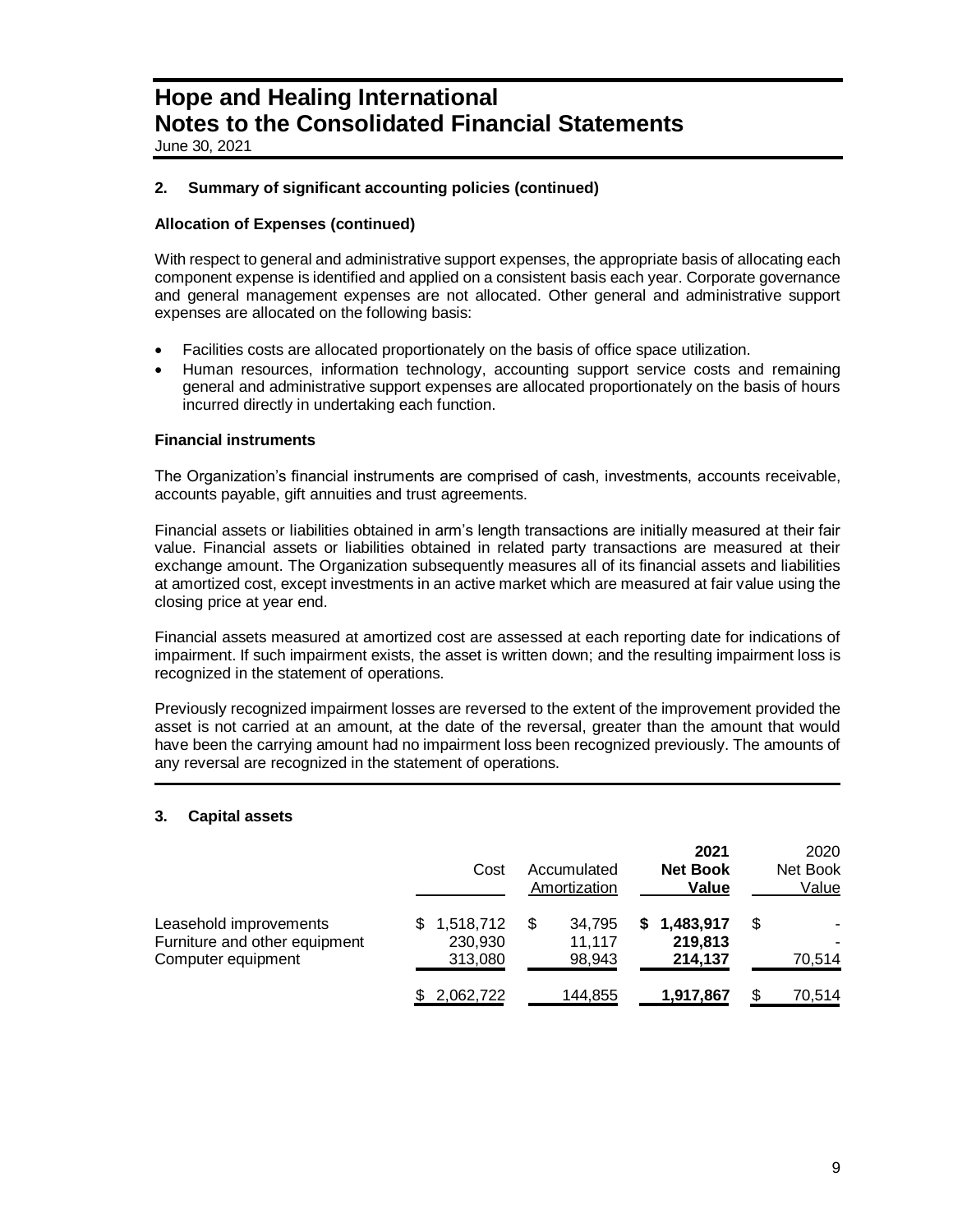June 30, 2021

#### **4. Interfund transfers**

During the period, the following interfund transfers were made:

|                                              | Operating     | Restricted | Capital         |
|----------------------------------------------|---------------|------------|-----------------|
|                                              | Fund          | Funds      | Fund            |
| Transfer from Reserve Fund to Operating Fund | 765.962       | (765, 962) | 1.960.224       |
| Purchase of capital assets                   | (1,960,224)   | S          |                 |
|                                              | \$(1,194,262) | (765, 962) | \$<br>1,960,224 |

#### **5. Gift annuities and trust agreements**

#### **Gift Annuities**

The Organization has entered into irrevocable gift annuity agreements with donors desirous of making a charitable donation to the Organization. Payments at guaranteed rates are made during the lifetime of the annuitant. On the death of the annuitant, the balance of funds remain the property of the Organization and are recorded as income at that time.

#### **Trust Agreements**

The Organization has established revocable and irrevocable trust agreements as a form of deferred giving. Under the terms of the agreements, interest earned is paid to the donor/investor. At the time of the donor/investor's death, the principal becomes available for ministry purposes.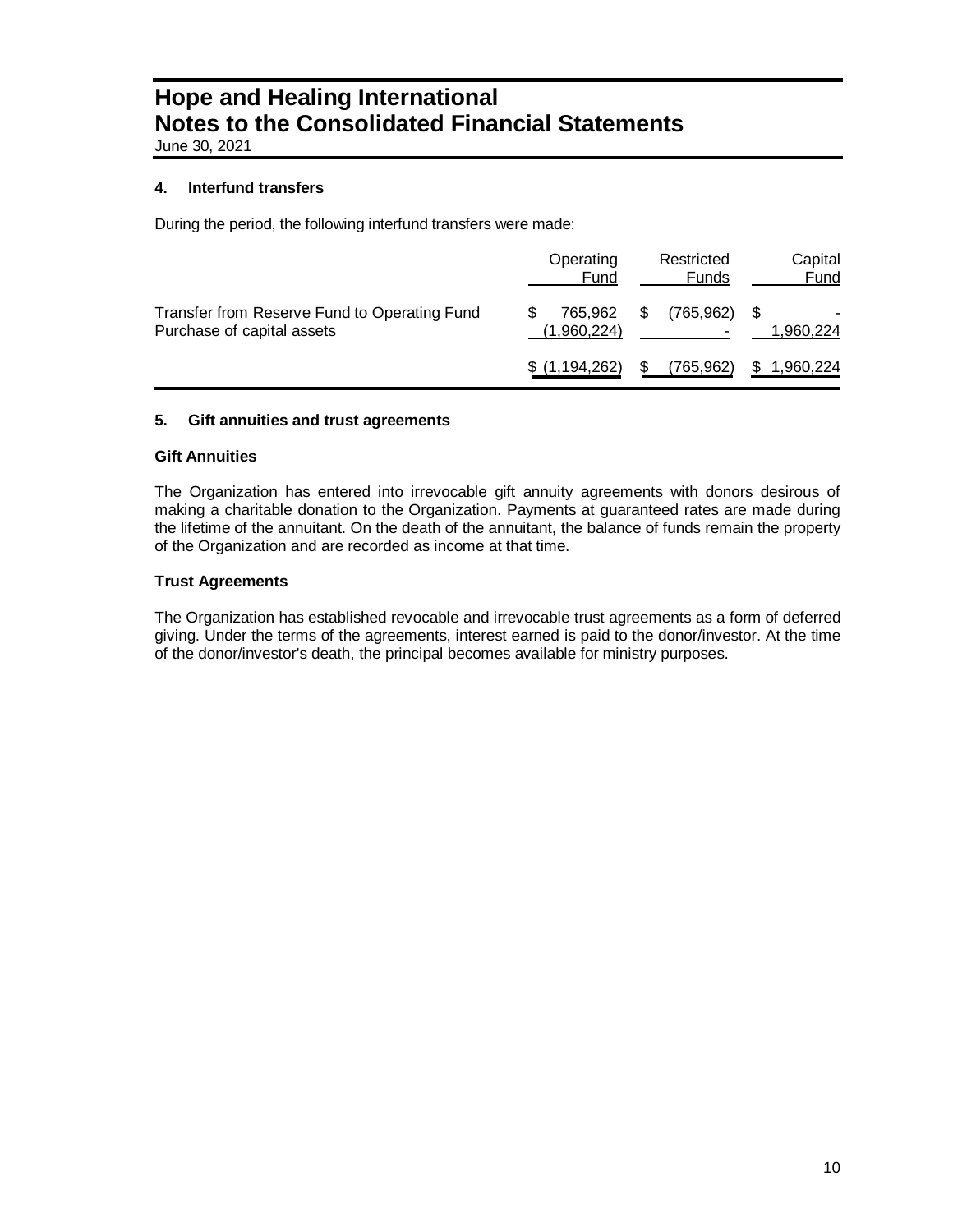June 30, 2021

#### **6. Financial Instruments**

#### **Risks and concentrations**

The Organization is exposed to various risks through its financial instruments. The Organization's Board of Directors has approved a Statement of Investment Policy that provides the guidelines for managing the investments of the Organization. The following analysis provides a summary of the Organization's exposure to and concentrations of risk at June 30, 2021.

#### **Interest rate risk**

Interest rate risk is the risk that the fair value or future cash flows of a financial instrument will fluctuate because of changes in market interest rates. The Organization is exposed to interest rate risk on its fixed income investments. The Organization manages this risk by staggering the terms of the investments held.

#### **Currency risk**

Currency risk is the risk that the fair value or future cash flows of a financial instrument will fluctuate as a result of changes in foreign exchange rates. The Organization is exposed to currency risk in holding assets and/or liabilities denominated in currencies other than the Canadian dollar, the Organization's functional currency, as the value of the instruments denominated in other currencies will fluctuate in accordance with the applicable exchange rates in effect.

#### **Price risk**

Price risk is the risk that the fair value or future cash flows of a financial instrument will fluctuate because of changes in market prices (other than those arising from interest rate risk or currency risk), whether those changes are caused by factors specific to the individual instrument or its issuer or factors affecting all similar financial instruments traded in the market. The Organization is exposed to price risk on its investments in equities. The Organization mitigates this risk through controls to monitor and limit concentration levels.

#### **Other risks**

The Organization's exposure to credit risk is limited because it does not engage in transactions directly exposed to this risk. The Organization's exposure to liquidity risk is limited because of the near-term maturity of the majority of its short-term investments.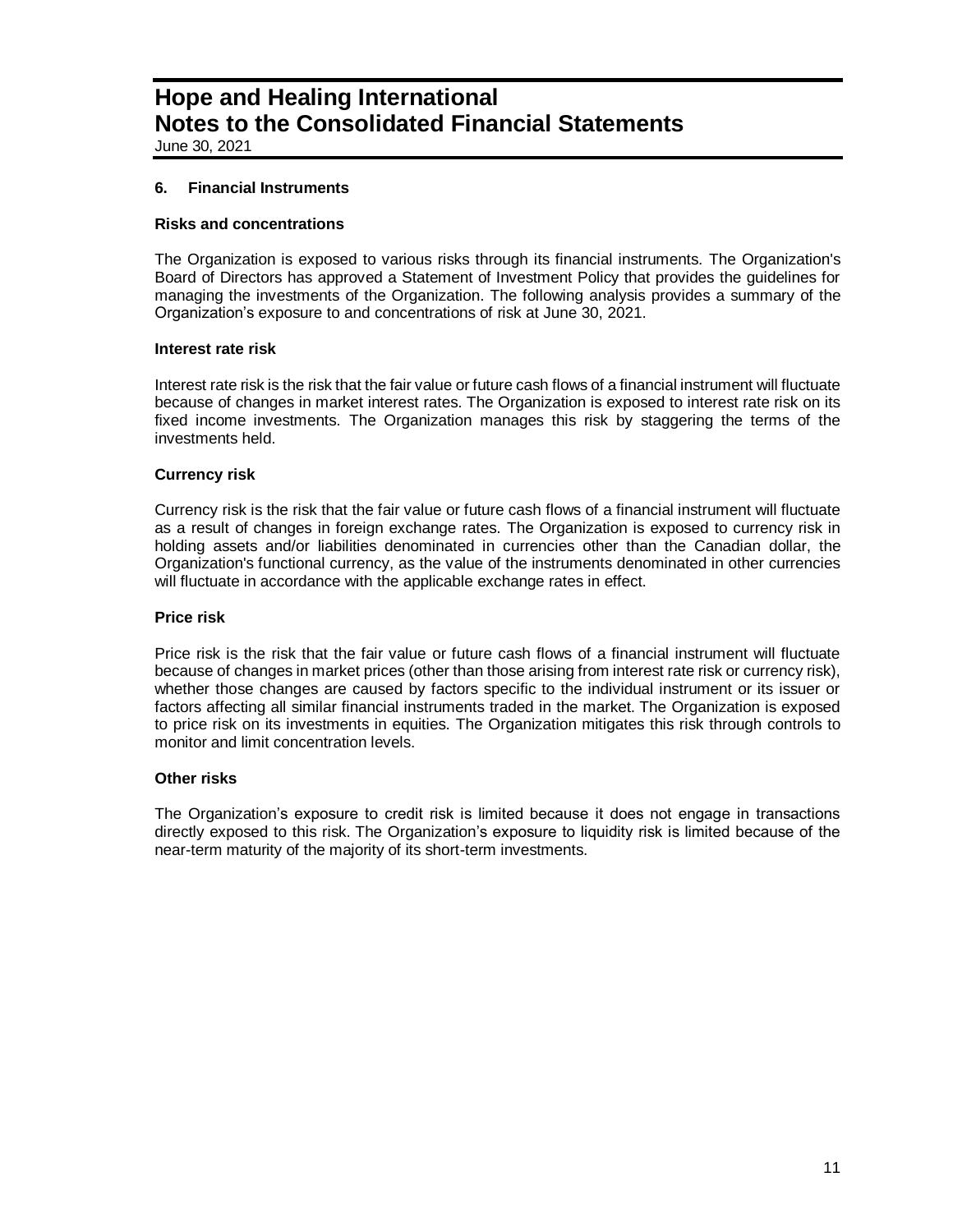June 30, 2021

#### **7. Allocation of expenses**

General and administrative support expenses are stated after allocation of the following amounts:

|                                                    | 2021                          | 2020                          |
|----------------------------------------------------|-------------------------------|-------------------------------|
| International programs<br>Education<br>Fundraising | 120,518<br>281,709<br>435,451 | 130,521<br>282,572<br>483,062 |
|                                                    | 837,678                       | 896,155                       |

#### **8. Unrestricted fund balance**

The Organization has approved and committed to fund projects in which it will participate and is committed to raise funds for such purposes. The Organization monitors the financial and administrative direction and control over the projects throughout the commitment period. Expenses for these projects are recognized once the Organization has received evidence confirming the utilization of these funds. The expected remaining funding commitment to these projects amounts to \$4,211,490 (2020 - \$2,445,494) that will be released from the unrestricted fund balance. Included in this amount is \$431,521 (2020 - \$648,867), which represents project advances to be released from the unrestricted fund balance.

#### **9. Line of Credit**

The Organization has an \$800,000 (2020 - \$nil) revolving line of credit which bears interest at prime rate and is secured by the Operating Reserve Fund. As at year-end, the Organization has utilized \$Nil of the line of credit and accordingly has incurred interest costs of \$Nil during the year.

#### **10. Investments**

|                           | 2021         | 2020        |
|---------------------------|--------------|-------------|
| Equities                  |              |             |
| Domestic                  | \$4,740,499  | \$2,358,753 |
| Foreign                   | 875,065      | 712,405     |
| Fixed income              | 4,406,563    | 5,295,172   |
| Cash and cash equivalents | 62,073       | 93,599      |
|                           | \$10,084,200 | 8,459,929   |